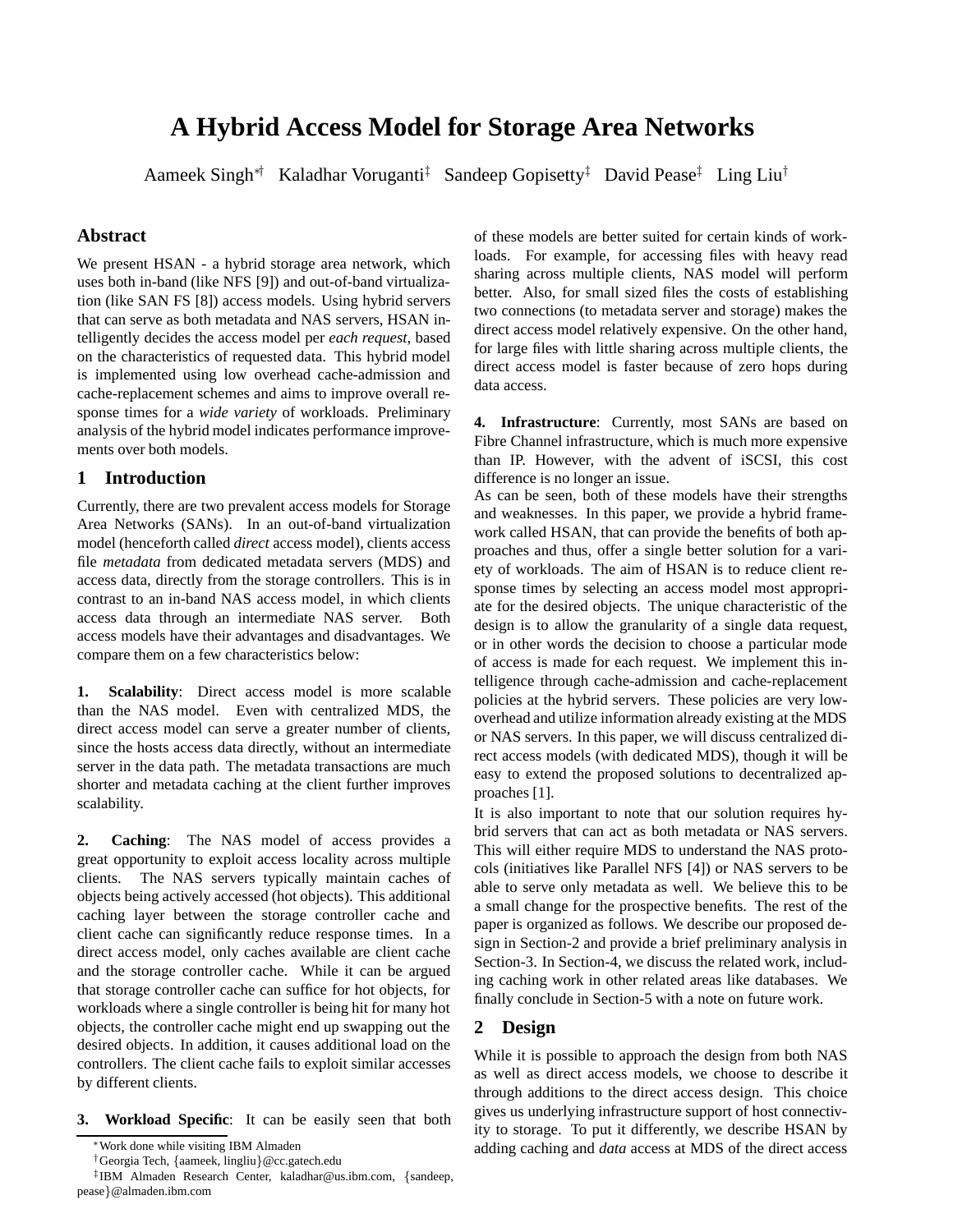design<sup>∗</sup>

The primary motivation of HSAN is to reduce the response times seen by the clients. Using our design, the MDS will also maintain a data cache and in case of a cache hit, the MDS immediately sends the data in response to the metadata request, thus, saving the costs and delays of (a) parsing the metadata at the client, (b) connecting to appropriate storage controllers and (c) retrieving the data. This modified MDS is called the *hybrid server (HS)*. In case of a cache miss, the only penalty is to check for the existence of the data object in the cache, which is an  $O(1)$  operation under our proposed scheme. In addition, the maintenance of statistics required for making a decision on the mode of access is cheap and does not add considerable overheads. Note that once the client has acquired metadata for a desired object, all subsequent accesses (for example, using cached metadata) are made directly to the storage controller and thus, the direct access model is used. As we discuss later, this condition can potentially be relaxed to save I/O operations.

As mentioned earlier, we implement our hybrid scheme to decide the model of access through cache-admission and cache-replacement policies. *Cache admission* policy determines the conditions necessary for an object to fulfill, before it can be admitted into a cache. *Cache replacement* policies determine the selection of the object (typically called the *victim* object) which is replaced when more space is required for an incoming object. Our scheme works as follows. We modify the metadata information for each object to also contain a pointer to the data object in the cache . In case the data is not in the cache, the pointer is set to null. When a client requests for metadata of a certain object, the HS first checks if the requested data object is in the cache. In case of the cache hit, the data is directly served to the client. In case of a miss, the HS checks if the requested object can pass the cache-admission test and can replace an existing data object in the cache (or there already exists enough space in the cache). If yes, it is accessed via the NAS model - HS making the access to storage and forwarding data to the client. If it fails on the cache admission test or cannot replace any existing cached object based on the cache replacement policy, it is accessed using the direct access model, with the HS only providing the metadata to the client and the client making an access to the storage. Thus using such a scheme, the problem of dynamically deciding the access model reduces to the design of cache admission and cache replacement policies. The workflow is presented in Figure-1.

### **2.1 Decision Factors**

The main challenge in the design of such policies is identifying the factors that should influence the decision of whether an object should be cached or not. In addition, the evaluation of these factors should not be expensive, to prevent the caching overheads from becoming prohibitive. For our storage scenario, we believe the following factors to be critical in such decision-making:

**- Rate of Access (**λ**)**: If an object is accessed more frequently, there is greater incentive of keeping the object



Figure 1: Workflow

in the cache. Frequent accesses will result in more cache hits and improved response times. However, as we describe later, this metric needs to be measured in conjunction with the data sharing and locking mechanisms, in order to obtain a good estimate for our caching policy.

**- Cost of Obtaining Object (**c**)**: An object that is expensive to obtain from storage (for example, because of being on a slower or a heavily loaded storage controller) has a greater incentive to be cached. In case of cache hits for such objects, the response time improvement will be significant.

**- Size of the Object (**s**)**: The size of objects also plays a critical component. An object that is smaller in size is more valuable to be cached, since it takes lesser cache space and also, in case of a cache hit, provides maximum response time improvement ratios compared to direct access models.

**- Load on HS**: Since a HS is also used for metadata transactions, it is important to prevent queuing delays at the HS due to various I/O operations. Thus, a heavily loaded HS should perform less I/O operations (promote direct access).

The first three parameters are used to define a *value* for each data object. A greater value indicates a greater incentive to cache the object (which in turn means, to access it via the NAS model).

$$
Value(O_i) = \lambda_i * c_i / s_i^{\alpha}, \text{ where } \alpha \ge 1
$$

The fourth parameter (load on HS) can be used to set up the admission threshold described later.

bet can be existed as a set of the cach is and improved as a set of the cach is and improved as a set of **O** bet can be explaced by  $\frac{1}{2}$  and  $\frac{1}{2}$  and  $\frac{1}{2}$  or  $\frac{1}{2}$  and  $\frac{1}{2}$  can be explored in  $\frac{1}{$ The caches and implied the caches and implied a shade in this metallical conduction of a can be direct conducted in the calculation of the can be direct can be direct can be direct can be direct can be direct can be direc replaced The  $Value$  metric will favor objects that are (a) accessed more frequently, (b) expensive to obtain in case of cachemiss and (c) smaller in size. The parameter  $\alpha$  can be set depending upon the amount of favor desired for smaller objects (especially in order to favor metadata at the HS). We discuss this issue of interaction between data and metadata objects later. It is important to note that the rate of access is the rate of requests for the metadata at the HS and not the rate of access at the storage. This is because objects, which are being

<sup>∗</sup>For the other direction, we require host to storage connectivity and NAS servers to be able to serve only metadata as well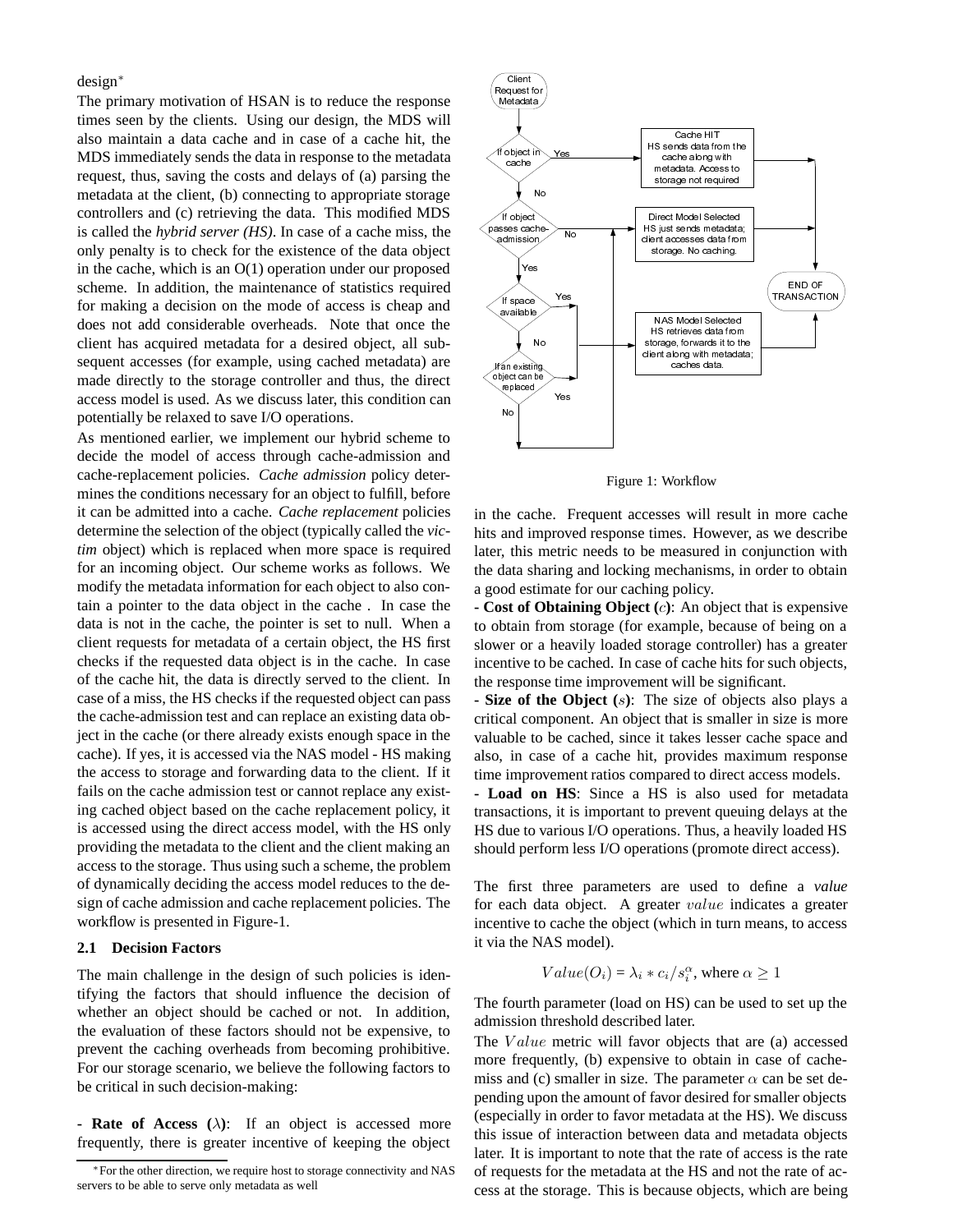accessed directly from storage (using cached metadata), have lesser incentives to be cached at the HS, as they are already being accessed using the fast direct access model.

#### **2.2 Parameter Evaluation**

As mentioned earlier, the evaluation of these parameters needs to be a low overhead operation. To achieve this goal, we use the following way of computing each:

 $- s_i$ : Size of the object is already available at the MDS and thus, is no added overhead.

 $-\lambda_i$ : We evaluate the rate of access as a moving average of the last K inter-arrival times of request to  $O_i$ , where K is a parameter determining the amount of history to be considered, (typically set to 10). Precisely,  $\lambda_i$  is defined as  $\lambda_i = \frac{K}{t-\kappa}$ , where t is the current time and  $t_K$  is the time of the last  $Kth$  aforease to  $\Omega$ . Since all matedate nequasts some last  $K^{th}$  reference to  $O_i$ . Since all metadata requests come at the HS, this parameter can also be efficiently computed.

 $-c_i$ : We measure the cost of obtaining the data from the storage controller by means of average access times. Since in the direct access model, the clients directly access storage, this parameter has to be obtained from the clients. We achieve this in the following manner. For every object accessed from the storage controller, the client maintains its average access time and whenever it requests a lock or metadata for that object from the HS, it shares this statistic with the MDS. The MDS averages this access time across all clients<sup> $\dagger$ </sup>.

#### **2.2.1 Data Sharing**

The calculation scheme described till now does not take into account the kind of locks held on the data objects. The locking mechanisms can have potential impact on object values. For example, consider a case, when an object is accessed very frequently, but always in an exclusive mode. All the attempts to access the object while it is being held in an exclusive lock will not be satisfied. Caching such an object has no incentive due to the inability to serve other clients with that object. Therefore, we modify the  $\lambda$  evaluation in the following manner. All access attempts that *would not* have been satisfied even if the object was in the cache (e.g. one client holds an exclusive lock) are not counted towards its rate of access. This scheme automatically prefers object which are more read-shared and thus, provide the maximum benefits of caching.

#### **2.3 Cache Admission-Control**

As mentioned before, an object is considered for caching (and thus, accessing via NAS model) only if it passes the cache admission test (CAT). The motivation for having such a test is to ensure that the object is *valued* enough to dedicate HS resources for I/O operations. One simple policy is to admit an object whose value is greater than the minimum value of the cached objects.

CAT:  $Value(O_{incoming}) > min(Value(O_i))$ 

However, this policy is insufficient. For example, consider the workload scenario in which only a few objects in the cache are being accessed frequently and the rest of the objects are rarely being accessed, though not being replaced because of low or no contention of cache space. Thus, the minimum value of the objects in the cache will decrease with time and can potentially be a very small number. In such a scenario, we prefer to avoid bringing in new objects with low values (less workload for HS). We modify the policy as follows:

**CAT:** Value(
$$
O_{incoming}
$$
) > max( $\pi$ , min(Value( $O_i$ ))

where  $\pi$  is a threshold parameter, which dynamically adjusts based the workload seen so far. This is achieved by setting:  $\pi = avg(N) \{ min(Value(O_i)) \}$  i.e.  $\pi$  is computed periodically as the average minimum value of cached objects over the last  $N$  intervals.  $N$  determines the amount of history to be taken into account and can be statically set. The computation period can be set in terms of number of transactions at the HS. For example, it is computed after every 1000 metadata transactions.

In addition,  $\pi$  can be extended to incorporate load on HS. For example, for a heavily loaded HS, a factor  $\beta$  can be added to the threshold value, which raises the bar for accessing data using NAS model, reducing further load and queuing delays at HS.

#### **2.4 Cache Replacement Policy**

Once an incoming object,  $O_{incoming}$ , passes the cacheadmission test, we try to evaluate if there is enough space in the cache to accommodate the object. In case, there is not enough space, we try to evict existing objects through cache replacement policy. We use the following algorithm:

1. Arrange all cache objects in a list in the increasing value order. Let the sorted list be  $\{O_1, O_2, \ldots, O_n\}$ .<br>2. Let *m* be the minimal prefix,

2. Let m be the minimal prefix, such that  $e^{i\gamma e(O_1) + \varsigma i\gamma e(O_2) + \cdots + \varsigma i\gamma e(O_n)} > \varsigma i\gamma e(O_2)$  $size(O_1) + size(O_2) + \ldots + size(O_m) \geq size(O_{incoming})$ <br>3 If  $Value(O_1) \leq Value(O_2) + \ldots + size(O_m)$  then e

3. If  $Value(O_m) \le Value(O_{incoming})$ , then evict  $O_1, O_2, \ldots, O_m$  else No replacement done and  $O_{incoming}$ is not cached.

Step-3 ensures that we do not replace any higher value object at the expense of a lower value object. The *else* clause would in turn mean that the object is accessed via the direct access model. The cache-admission and cache replacement policies can be efficiently implemented by a low overhead priority queue (heap) [3, 5]. This issue will be further discussed in the detailed version of the paper.

#### **2.5 Cache Consistency**

For any caching solution, it is important to have efficient mechanisms of maintaining cache consistency. We use the following mechanism for achieving *strong consistency*. Whenever an object is required to be accessed for writes (exclusive mode access), the HS serves the initial metadata request, and then invalidates the object in the cache. This is an efficient mechanism, since an object being held in an exclusive manner cannot be shared at the cache anyway. For later accesses, the object is treated similar to any new object being accessed. This design avoids explicit cache consistency mechanisms, thus, preventing high caching overheads. We are also investigating mechanisms for maintaining weaker forms of consistency, with lazy writes by the HS.

<sup>†</sup>It is possible to use client-specific parameters instead of averaging across all clients. For example, the value of  $O_i$  can be defined as:  $\Sigma_i$  $\lambda_{ij} * c_{ij}/s_i^{\alpha}$  where  $\lambda_{ij}$  and  $c_{ij}$  are parameters for Client-j. In this case,  $\lambda$  can also be computed by the clients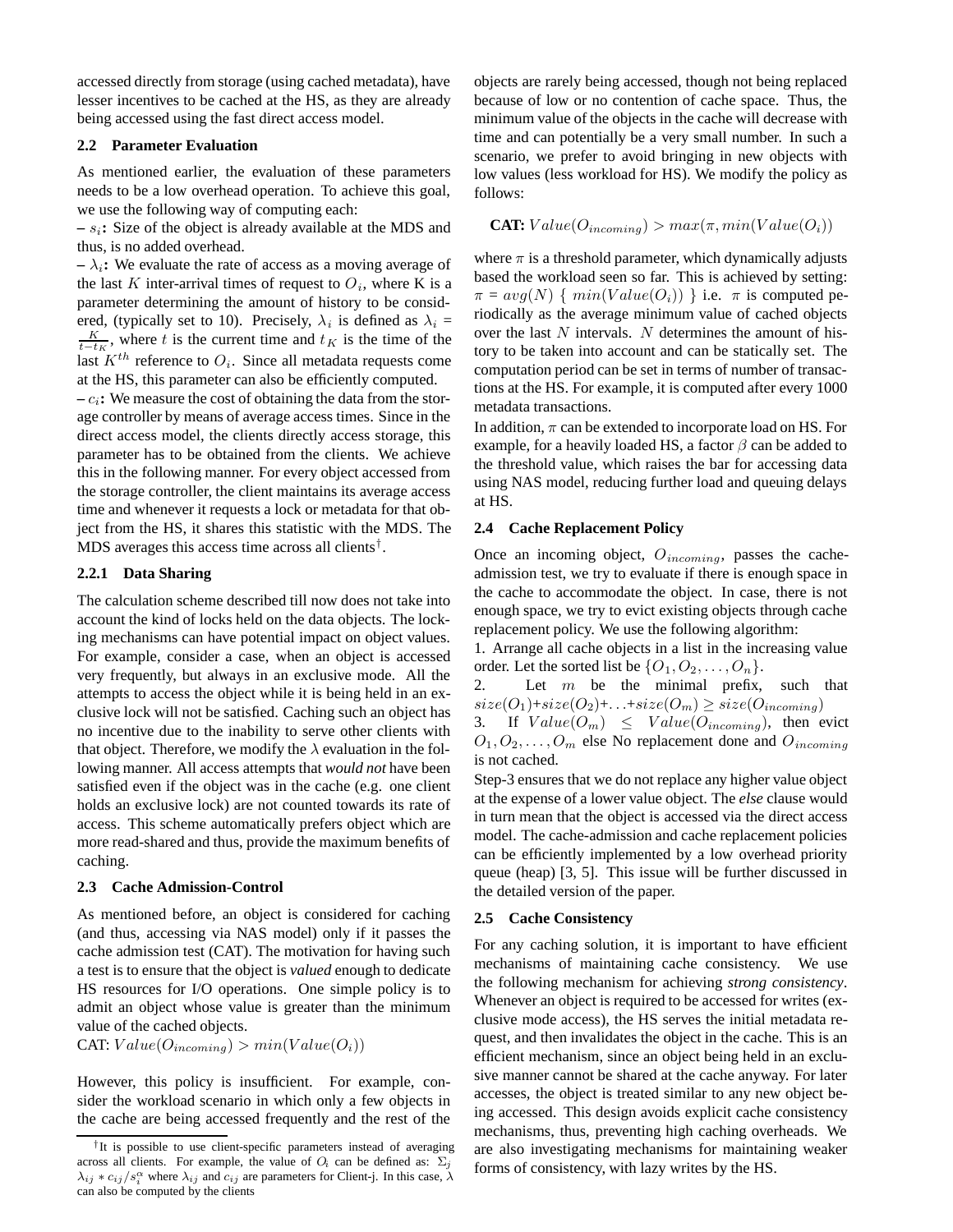#### **2.6 Memory Model**

It has been argued that the MDS are meant to provide only metadata information and are fine tuned for such workload characteristics (large number of small requests). Data caching at MDS competes for main memory with the metadata objects, thus, influencing the core task of the MDS. We propose following three approaches that can counter this and any one of them can be used depending upon the workload characteristics:

1. **Partitioned Memory Model**: In this model, there are statically assigned distinct spaces for metadata caching and data caching with no overlap between the two. This ensures that the data-caching component does not effect the regular metadata caching. This is dependent on the availability of enough memory at the HS. Such a model is best for workloads in which the size of the cached metadata does not fluctuate much.

2. **Shared Memory Model with strict priority to Metadata**: This model uses a shared space between metadata and data. However, metadata objects are given strict priority over data objects. Thus, a data object can never replace a metadata object (similar to setting metadata object values to ∞) and a metadata object always replaces the least valued data objects. Amongst metadata objects, the regular cache replacement policies can be used. This model is best used for workloads in which metadata cache size can vary significantly and metadata performance is critical to the application.

3. **Shared Memory Model with appropriate** α: There can be scenarios, when it is reasonable to swap out metadata objects, which are rarely accessed, in order to cache *valued data objects*. In such a scenario, we can use the shared memory model and appropriately set a value of  $\alpha$  in the value function depending upon the priority given to smaller objects. Notice that  $\alpha$  adds value to all small objects and not necessarily the metadata objects. If it is not desired, we can modify the value parameter for metadata objects to  $(\pi + \lambda_i c_i / s_i^{\alpha})$ , thus, giving a head start of  $\pi$ , where  $\pi$  is the admission threshold parameter discussed earlier admission threshold parameter discussed earlier.

# **3 Analysis**

In this section, we present a preliminary analysis of the hybrid model as compared to the NAS and direct access models. As part of our initial analysis, we have used simple models to describe certain empirical behavior. For example, we use a linear model to determine queue delays at servers based on the number of clients they are serving; though we use different parameters for metadata and I/O operations. Thus, it is important to emphasize that the model is not designed to predict accurately the response times, rather to **comparatively** analyze the three models. In the detailed version of the paper, we will include more experimental analysis.

Let  $\gamma$  be the time for sending a data/metadata request. Since the characteristics of metadata response (from MDS/HS) are similar (short messages), we assume the response to the request to be  $\gamma$  as well.

Let  $\tau$  be the time to send a request to storage and retrieve the data for a particular file. Thus, this will be the time for a host to get data from storage for a direct access model and also for a NAS (and HS) server to access data from storage in NAS (and hybrid) model.

Let  $\tau'$  be the time to send a request and obtain the data from<br>server's memory e.g. from NAS/HS server cache server's memory, e.g. from NAS/HS server cache.

Let  $\psi$  be the delay at the NAS/MDS/HS server due to contention with other simultaneous accesses. We set  $\psi$  to be a linear function of number of connections at the server, though the slope of the linear function is much lower for metadata connections as compared to data connections.

Below we give a short example of how the analysis would work for accessing a single file with space available in the caches. Assume the file is accessed by C clients and each client accesses it  $N$  times and only reads are issued. We do not consider client-data-caching since it is the same for all models. However, metadata can be cached in the direct and hybrid model.

For *NAS model*, only the first of the N <sup>∗</sup> C accesses results in I/O with the storage. All subsequent accesses are served from the cache of the NAS server. Therefore, total response time for NAS model is:

 $(\gamma + \tau + \psi_{NAS} + \tau') + (N * C - 1)(\gamma + \psi_{NAS} + \tau')$ <br>The first term includes - data request + fetching data to

The first term includes - data request + fetching data from storage + delay at NAS server + forwarding content to client (once fetched, it is served from the memory) - for the first request to that data object. The second term includes for the subsequent  $N*C-1$  requests - data request + delay + serving from cache. So total response time is given by:

$$
RT_{NAS}=\tau + NC(\gamma + \tau' + \psi_{NAS})
$$

 $RT_{NAS} = \tau + NC(\gamma + \tau' + \psi_{NAS})$ <br>For *direct access* model, the first access of each client results in metadata request ( $\gamma$ ), metadata response ( $\gamma$ ) and I/O fetch  $(\tau)$ . Every subsequent access from each client only requires the I/O fetch  $(\tau)$  because metadata is cached - again considering no data caching at client or controllers (which is the same scenario for NAS model). Thus, the total response time is given by:

$$
C * (\gamma + \gamma + \psi_{Dir} + \tau) + (N - 1)C(\tau)
$$
  
RT<sub>Dir</sub>= $C(2\gamma + \psi_{Dir} + N\tau)$ 

 $RT_{Dir} = C(2\gamma + \psi_{Dir} + N\tau)$ <br>The hybrid model would determine the value of the object, and if it considered valued enough, it will be cached at the HS. The HS would also return the metadata to the client which is cached at the clients and used for subsequent accesses. Also  $\psi_{Hyb}$  is the sum of delays due to concurrent metadata and data transactions. The response time would be given by<sup> $\ddagger$ </sup>:

$$
(\gamma + \tau + \psi_{Hyb} + \tau') + (C - 1)(\gamma + \psi_{Hyb} + \tau') + (N - 1)C(\tau)
$$
  
RT<sub>Hub</sub>=C( $\gamma$  +  $\psi_{Hub}$  +  $\tau'$ )+ $\tau$ (1 + (N - 1)C)

 $RT_{Hyb} = C(\gamma + \psi_{Hyb} + \tau') + \tau (1 + (N - 1)C)$ <br>Even though at first glance the analysis looks in favor of NAS model, it is important to note that  $\psi_{NAS}$  is much higher due to I/O costs in that model. In addition the above workload is an all-read workload. However, it also indicates that for a hybrid model, it might not be *always* a good strategy to obtain data from the storage when it is present in the HS cache. We plan to explore this extension in future. We also will consider delays due to implementation of caching policies for all the models in the detailed version of the paper.

#### **3.1 Experimental Results**

Using the above model, we evaluated the performance of the NAS, direct access and hybrid models, for a number of work-

<sup>‡</sup>assuming neglible additional cost for including metadata in response